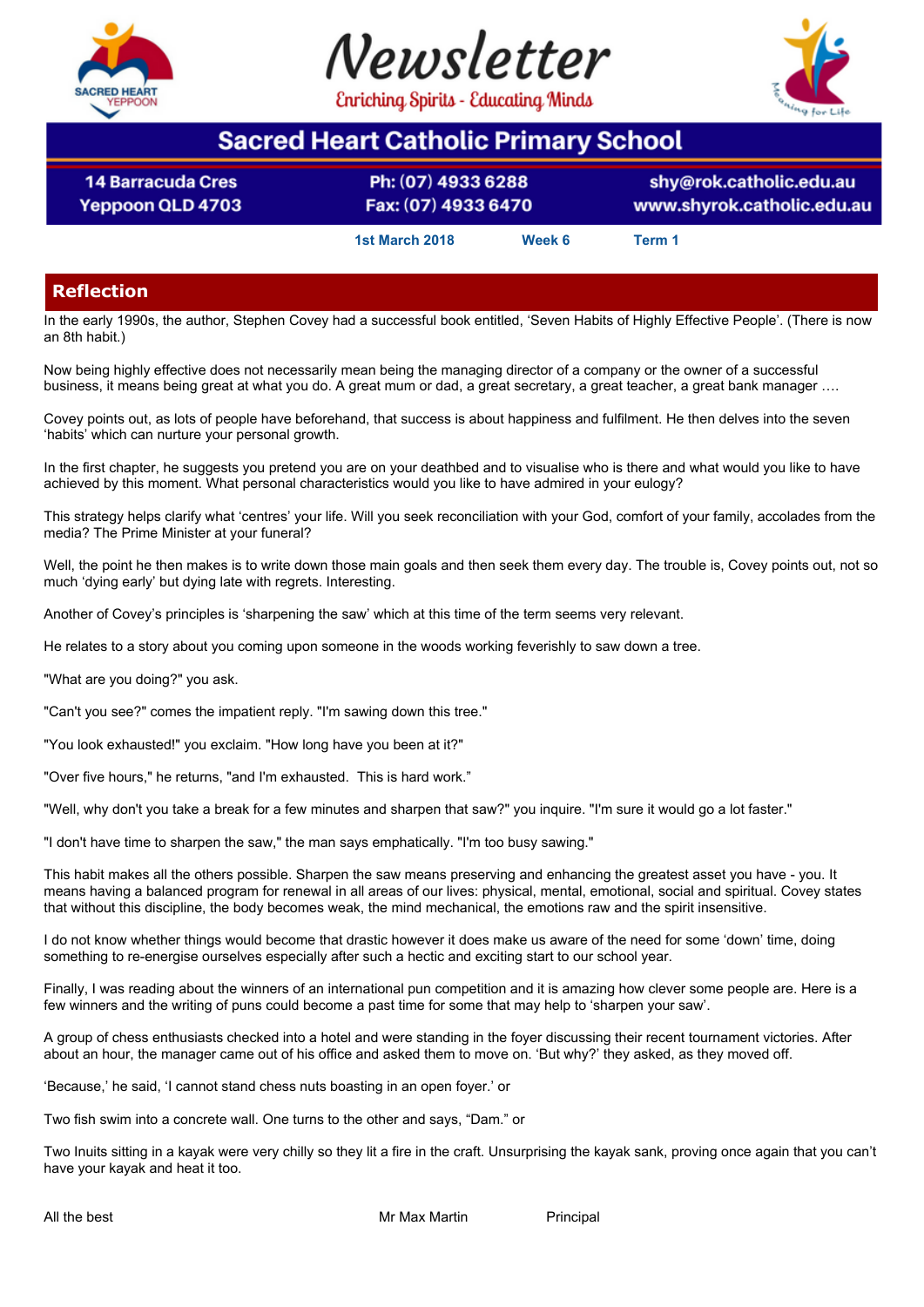### **March**

Friday 2nd - Clean Up School Day Sunday 4th - Clean Up Australia Day Monday 5th - Member for Capricornia, Mrs Michelle Landry speaking with our Year 6s at 9am. Thursday 8th - Year 2W assembly 8.40am Tuesday 13th - Years 4 to 6 swimming carnival at Cooee Bay pool Tuesday 13th - No cross country training today due to our swimming carnival. Thursday 15th - Year 2MT assembly 8.40am. Friday 16th - National Day of Action Against Bullying. Saturday 18th - St Patrick's Race Day in Rockhampton in support of Catholic Schools. Tuesday 20th to Friday 23rd - Diocesan Principals' conference in Rockhampton. Thursday 22nd - Year 3S assembly 8.40am. Sunday 25th - Palm Sunday Tuesday 27th - Cross country held at school. Cake stall operating. Thursday 29th - Holy Thursday. Final day of Term One. Holy Week assemblies at 8.40am and 2pm. Friday 30th - Good Friday

### **April**

Monday 16th - Pupil free day Tuesday 17th - First day of school for Term 2. Tuesday 17th - P, and F. meeting at 5.30pm at school.

# **Sacramental Program Begins This Weekend**

The Sacramental Program for 2018 will follow a different format from previous years. Parents and children are asked to attend four sessions for Confirmation and Eucharist.

Children currently in Year 4 or above, who have been baptised and received Reconciliation, are eligible to receive the sacraments of Confirmation and Eucharist.

**Confirmation:** To be celebrated the week of 18th to 24th June (Week 10 Term 2).

This ceremony may be held on a weekday. We are waiting on confirmation of a date from the Bishop.

### **Parent Child Sessions:**

To be eligible to receive the Sacrament of Confirmation four Parent Child Preparation Sessions need to be attended before Mass on the following Saturday evenings: Saturday March 3rd, Saturday March 10th, Saturday March 24th, Saturday April 21st. Children will then participate in a special part of the Mass following these sessions. These sessions will begin at 5pm.

**Eucharist:** To be celebrated Saturday 23rd or Sunday 24th of June (date to be confirmed)

**Parent Child Sessions:**

To be eligible to receive the Sacrament of Eucharist four Parent Child Preparation Sessions need to

be attended before Mass on the following Saturday evenings: Saturday May 12th, Saturday May 26th, Saturday June 2nd, Saturday June 9th.

Children will then participate in a special part of the Mass following these sessions. These sessions will begin at 5pm.

**Reconciliation:** Children in Year 3 and above who have been baptised are eligible to receive the Sacrament of Reconciliation. This will be celebrated in Term 4. Dates and times will be advised.

Further information, including enrolment forms will be sent home this week. If you have any queries with regards to the Sacramental Program please contact the Parish Office on 4933 6171 or Mrs Mary O'Donnell at school.

#### **Link to ' [Sacraments 2018 Parent Letter](https://drive.google.com/open?id=1914b226YPVDU1Smxb7GiOrqekShTtUan)' Link to ' [Confirmation Enrolment form](https://drive.google.com/open?id=1Ixrsm9Hfq2_poWCpwTgDWqddymsD-btd)'**

### **Prayer Assemblies**

Thank you to 3N who led our school in the first prayer assembly for 2018. They reminded us that during Lent we can grow to be more like Jesus through kindness and prayer. Next week's prayer assembly will be led by 2W and will focus on the love of the *Forgiving Father* in the parable of the Prodigal Son. Please come and join us in prayer at 8:40am in the MPA next Thursday.

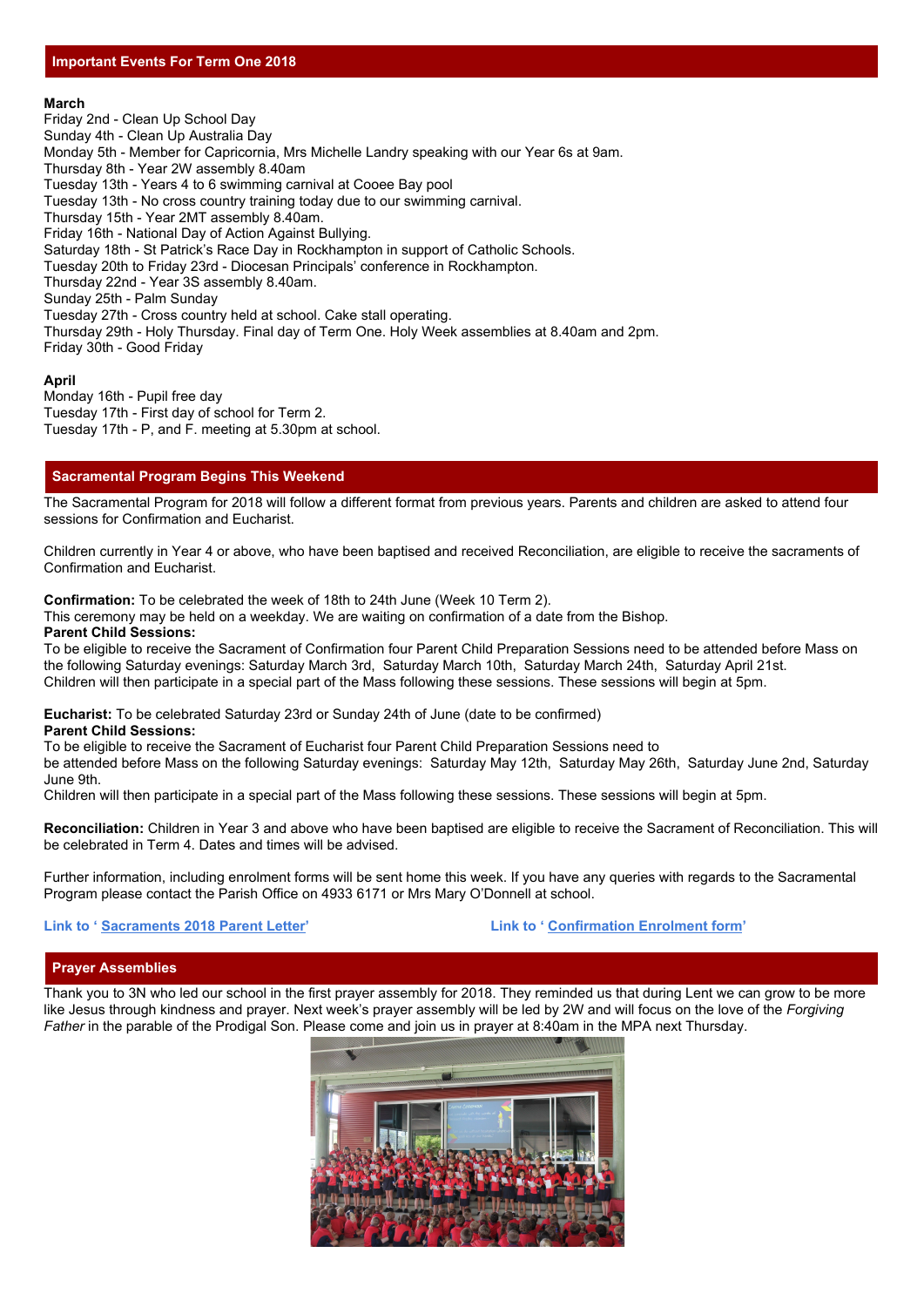# **Easter Egg Raffle Fundraiser**

Our major Project Compassion fundraiser is the annual Easter egg raffle. Our Mini Vinnies members will be coordinating this popular fundraising effort over the coming weeks. We are calling for donations of Easter Eggs (if circumstances permit) from all year levels. These can be brought into your child's class or our school office.

In the final few weeks of term, these will be organised into prizes and tickets sold. The draw for the raffle will take place at the final school assembly this term. All proceeds will go to Project Compassion.

# **Project Compassion - Week 3**

Thank you to everyone who has donated to the Project Compassion Appeal.Your generosity in helping the needy of our world is appreciated.This week's story focuses on how Project Compassion has helped Bayan from Jordan.

Bayan is a 12-year-old Syrian girl, living with her family in Jordan, a keen student, who has her sights set on a career as an ophthalmologist. She struggled to overcome the trauma of growing up in a conflict zone, facing the prospect of missing out on schooling. Now, Bayan is an academic high-achiever, flourishing in a stable school environment. Caritas provides a broad range of other education services, including preparing pre-school children for school, supporting students who have missed out on schooling to return to the education system, as well as counselling and nutritious meals and snacks at school. You can learn more about Bayan and her story here - click on the link \**<https://www.youtube.com/watch?v=aMq2MtD2SmM>**

# **Bus Route Changes**

On the 23/03/18 for the Queen's Baton Relay, Youngs Bus service has made necessary alterations to some school routes through Yeppoon to affect the afternoon services only. Students who transfer or disembark at Hill Street will be rerouted to the Western Bus Interchange or Yeppoon Central for parent collection this includes services R 20 and s1704. Services 426/471 will travel via Adelaide Park Road and Panorama Drive directly from the WBS / Yeppoon High. For queries please call 49223813.

# **Capricornia Swimming**

Well done to Maggie Simmons from Year 6 who has been selected to represent Capricornia at the State titles later this year. Wonderful effort, Maggie.

# **NAPLAN Online**

Our children in Years 3 and 5 will be undertaking NAPLAN testing online in May this year for the first time. Moving NAPLAN online brings many advantages, including a test design that offers test items tailored to students' knowledge and ability.

We will also be participating in a national coordinated practice test on Monday the 26th March. This is an excellent opportunity to fine tune any technical and logistical needs, as well as familiarise students and teachers with the online testing process.

Parents and caregivers of students in these NAPLAN year levels will need to be aware of important information relating to privacy, which can be found on the NAPLAN Online Queensland website's [parent information page](https://naplanonline.qld.edu.au/getting-ready/parent-information) -(<https://naplanonline.qld.edu.au/getting-ready/parent-information>).

Parent Requesting Withdrawal from Testing: Withdrawals are intended to address parental concerns such as religious beliefs and philosophical objections to testing. Parents/carers wishing to withdraw their child from the practice test must sign a 'Notice of Parent Withdrawal' form by Monday, 19th March. Parents can obtain a request form from our school office.

### **Clean Up Australia Day**

Sacred Heart children and staff will be conducting a whole school clean-up and grounds tomorrow, Friday 2nd March, as part of the annual Clean-Up Australia program. Each class will be designated an area to clean and will now also have a garden area to care for throughout the year. The official community clean-up day is Sunday, 4th March. If you wish to help out with a community organised event on the Coast or in Rockhampton please visit the Clean-Up Australia Day website [www.cleanup.org.au](http://www.cleanup.org.au/) or contact our local council.



### **Spiritual Connections**

Each week, we provide a link to Fr Matthew Moloney's sermon from the previous Sunday's parish mass and Sr Kym's reflection of the week. We hope these provide some spiritual guidance. Link to [Father Matthew's sermon](https://drive.google.com/a/rok.catholic.edu.au/file/d/1C-wJJ56pWPomITi6IyoPDSXFrFMoIEbR/view?usp=sharing) Link to [Sr Kym's column](https://drive.google.com/a/rok.catholic.edu.au/file/d/1iPQ6knfBdA1gwXreE6X1Y9LAbCdK0zxl/view?usp=sharing)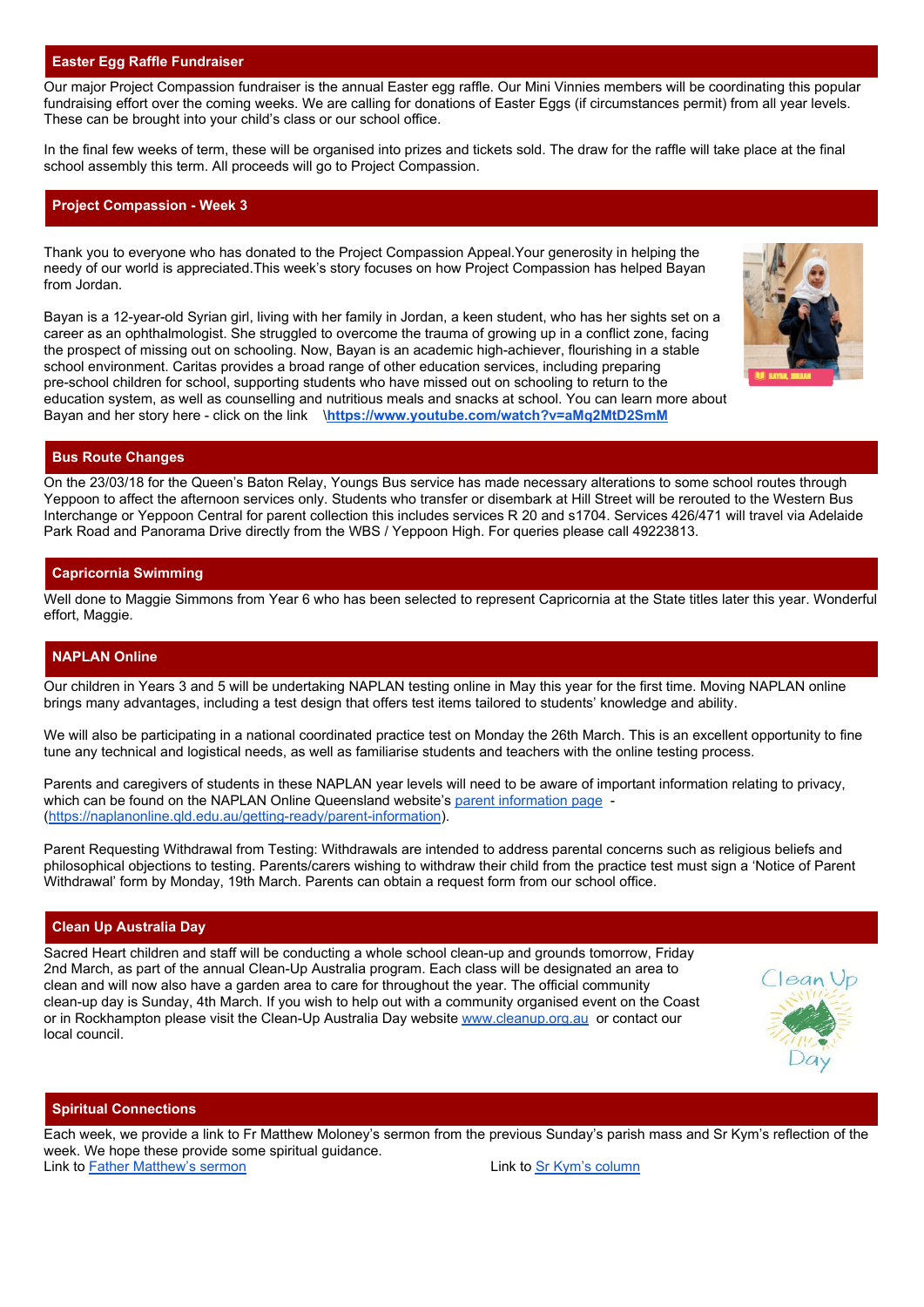# **UNSW Competition**

The International Competitions and Assessments for Schools (ICAS) are again being offered to interested children.

ICAS provides an opportunity for all Years 2 – 12 students to gain a measure of their own achievement in an external testing situation. It provides teachers, parents and students with comprehensive reporting of results in the areas mentioned below..

All students receive a certificate and an individual student report indicating which questions they answered correctly and their score compared with the rest of the students tested. All who achieve the highest score in each year level receive a UNSW medal.

UNSW certificates are awarded for each year level as follows: High Distinction to the top 1% of entrants Distinction to the next 10% of entrants Credit to the next 25% of entrants Participation to all other participating students.

The entry fee per student is as follows:

| Digital Technologies | 8 May, 2018     | \$9.90 includes GST  |
|----------------------|-----------------|----------------------|
| Science              | 29 May, 2018    | \$9.90 includes GST  |
| Spelling             | 13 June, 2018   | \$13.20 includes GST |
| Writing              | 14 June. 2018   | \$19.80 includes GST |
| English              | 31 July, 2018   | \$9.90 includes GST  |
| <b>Mathematics</b>   | 14 August, 2018 | \$9.90 includes GST  |

Further information is available a[t](https://www.eaa.unsw.edu.au/) <https://www.eaa.unsw.edu.au/> [Click here to access the registration form](https://drive.google.com/a/rok.catholic.edu.au/file/d/1Kk-W_6ZTD7fKiuB9YUx1g6b9ue3kM-b4/view?usp=sharing). Please return the form and entry fee to school by Monday, 19 March.

# **P. and F. Executive for 2018**

Many thanks to all who attended our AGM and first Parents and Friends' meeting for this year. There was a wonderful roll up..

Congratulations to our incoming P. and F. executives for 2018:

**President**: Mrs Natalie Salisbury **Vice President:** Mrs Renee Carswell **Secretary:** Mrs Bridget Daykin **Treasurer:** Mrs Anne **Co-ordinator:** Mrs Dani Davies and Mrs Bernadette Melrose

All our families are invited to attend our next P. and F. Meeting which will be held 17th April 2018 from 5.30pm.

# **Chess Competition**

On Thursday, 22 March, four boys from Sacred Heart competed in the Regional Inter-school Gardiner Chess Tournament held at The Cathedral College.

Congratulations to our team: Deep Bhowmik, Alex Eaton, Matthew Campbell and Michael Amedee, who placed third overall.

Congratulations to Matthew Campbell who received an individual second placement. Thank you to Mrs Linda Halson who transported the team and supervised on the day.

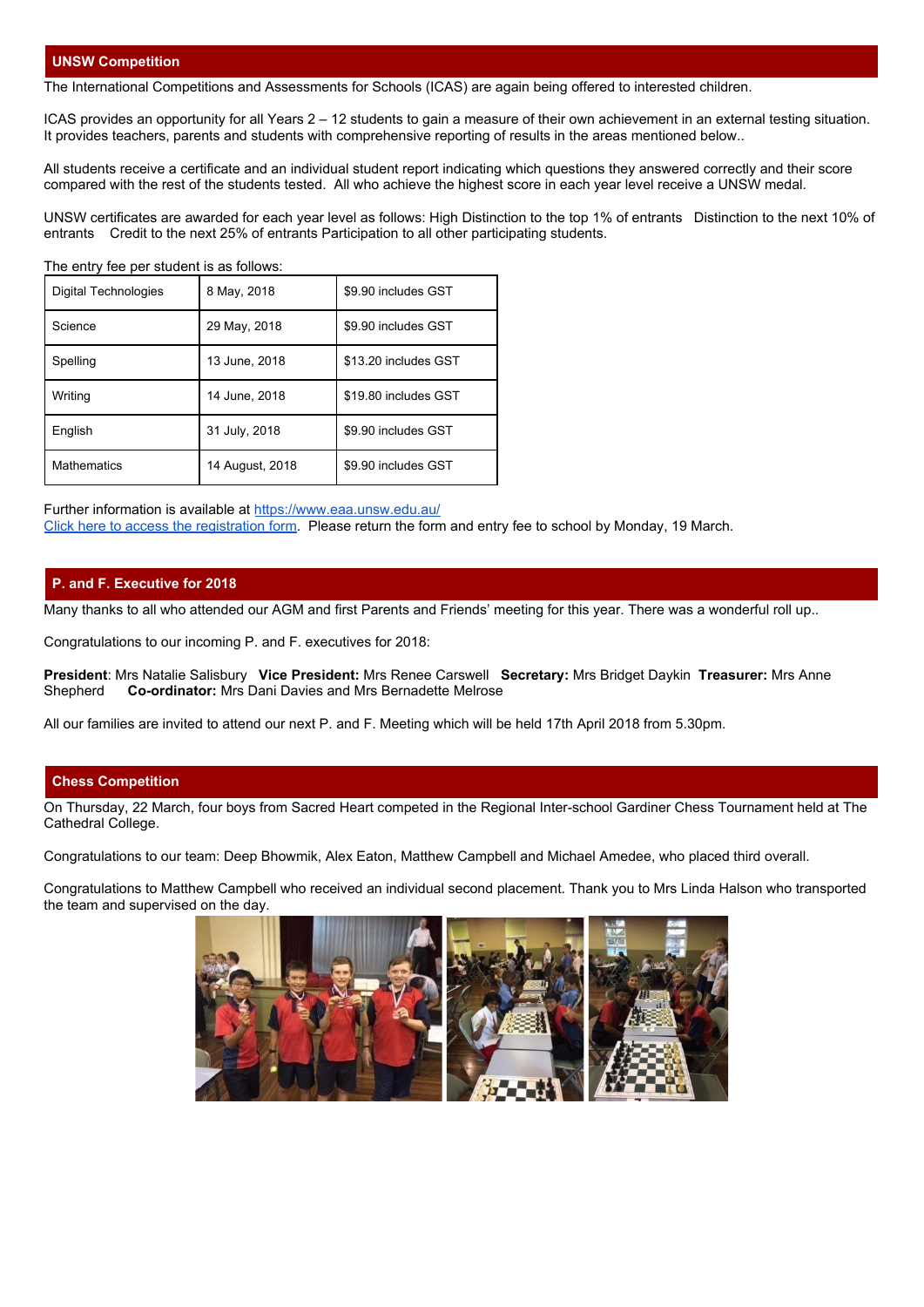### **Years 4 to 6 Swimming Carnival**

Our Year 4-6 Swimming Carnival will take place on Tuesday 13<sup>th</sup> March at the Cooee Bay Aquatic Centre.

All children will come to school as normal on the carnival day. Once the roll has been marked, class groups will be bussed to the pool with their class teacher. It is expected that swimming events will commence at 9:15am and the carnival to be finished by 1pm.

Children may wear a sun safe shirt in the colour of their sporting house. Closed in school shoes must be worn to and from school. Children may bring thongs or sandals to wear at the pool.

Please ensure your child has their hat, water bottle and lunch packed to bring to the carnival. Our children will not be accessing the canteen at the pool.

You are invited to come along and show your support on this day. At the conclusion of our carnival, all our Year 4, 5 and 6 children will be returning to school by bus.

If you have any queries regarding the swimming carnival please contact me at school on lisa\_list@rok.catholic.edu.au or on 49336288.

### **Cross Country Training**

This week, we held our first cross country training. Thank you to all of the parents who attended and assisted with supervision and preparing the breakfast.

These morning training sessions will continue every Tuesday for the rest of the term, starting at 7.15am to 7.45am. Children from Prep, Years 1, 2 and 3 are welcome to attend under parental supervision. Children from Years 4 through to 6 do not require a parent to attend.

As part of the morning training sessions, our school will offer breakfast to everyone attending. Breakfast will include cereal, fruit and juice and cost \$2 per person. If you are able to assist with breakfast preparation and serving, could you please contact me at school.

Parents are more than welcome to attend and be actively involved in these sessions. If you have any queries please contact Lisa List at school or email [lisa\\_list@rok.catholic.edu.au](mailto:lisa_list@rok.catholic.edu.au).

### **Coles Sports For Schools**

Coles has commenced their 'Sports for Schools'" program. The promotion commenced 7th February and will run until 11th May. For every \$10 spent at Coles, customers will receive one Sports for Schools voucher. Every voucher received by our school will go towards ordering new sports equipment. Bring your vouchers to school and place in the collection box in our office. Thank you and your support will be greatly appreciated.

### **Australian Catholic Magazine**

A copy of the latest *Australian Catholics - Schools Edition* will be sent home to each family today. This edition of Australian Catholics magazine looks at some of the prophetic voices that have led us to where we are today, and explores what it means to be a prophetic voice in our contemporary world.There are many insightful articles to read and we encourage you to share some of these stories with your children.



#### **St Brendan's Discovery Day**

St Brendan's College invites all 2018 Year 6 boys to come and experience a day in the life of a Year 7 student.

**Where:** St Brendan's College

When: 2018 Discovery Day will be held on Thursday 15<sup>th</sup> March 2018 9am to 2.30pm

Transport: Arranged by St Brendan's College. For more information please contact Kylie Hedges on 49 399 485 Email: [hedgesk@sbc.qld.edu.au](mailto:hedgesk@sbc.qld.edu.au) **R.S.V.P : 8 th March, 2018**

Link to ['Flyer for Discovery Day'](https://drive.google.com/a/rok.catholic.edu.au/file/d/1-iARUE6VEnqK8GpW4ouYARAX9nZ-HP3d/view?usp=sharing) Link to '[Permission Form'](https://drive.google.com/a/rok.catholic.edu.au/file/d/1eLgQaSgPobBGpbQZxkpcgDq902A5eMpm/view?usp=sharing)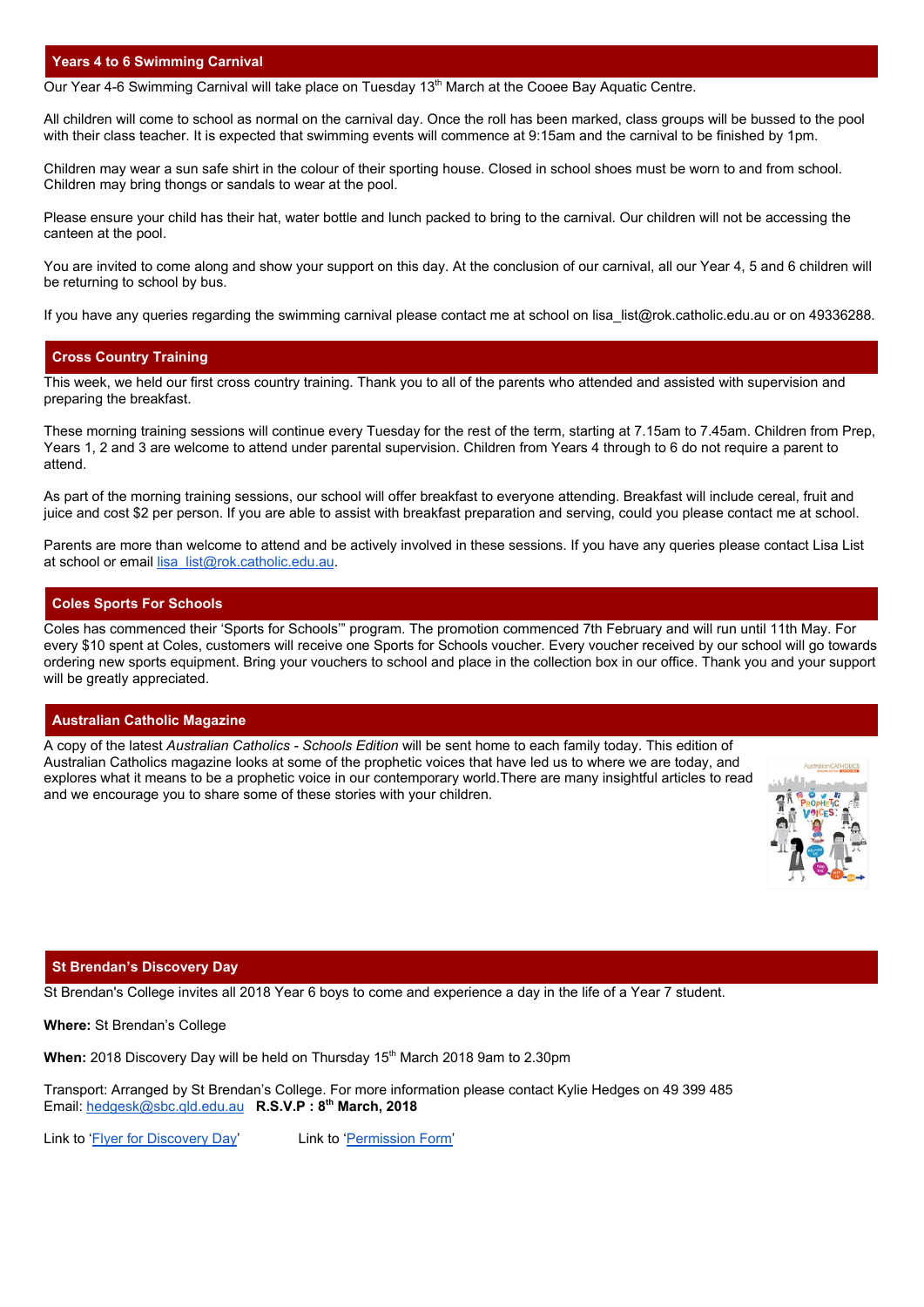### **St Ursula's Discovery Day**

Students for Year 7 2019 - Discovery Day on Thursday 15<sup>th</sup> March - 8.30am to 3pm (RSVP 5<sup>th</sup>

 $(RSVP 5<sup>th</sup> March 2018)$ 



# **In Our Prayers**

Our prayers and thoughts are with the Ramke family on the passing of Tileah (5G) and Kurtis' (3H) grandfather last week.

# **Student Awards**

| <b>Prep</b>       | Kash Komsic, Brendan Gilbride, Isla Kirby, Cooper Higgins, Harley Neagle, Bertie Harvey                                |  |
|-------------------|------------------------------------------------------------------------------------------------------------------------|--|
| Year 1            | Amelia McLean, Marley Williams, Georgia Carige                                                                         |  |
| Year <sub>2</sub> | Hunter Hixon, Max Dadson, Gabrielle Brown, Elliot Guhr                                                                 |  |
| Year 3            | Aedan Ryan, Josephine Edwards, Niamh Goldman, Mikuni Park, Ashton Jensen, Zeke Dendle, Kurtis Ramke, Lily<br>Thomasson |  |
| Year 4            | Charlotte Richards, Giulio Somerville                                                                                  |  |
| Year 5            | Callum Wallis, Amy Campbell, Jarrah Willis, Taylor Timperon, Sheldon Frazer, Jake Murphy                               |  |
| Year <sub>6</sub> | Dan Rees, Mitchell Norris, Ashbi Berry, Hayden Anderson, Bessie Russell, Riley Jensen                                  |  |

# **Altar Serving Roster**

Please ensure, if you are rostered on, to arrive 15 minutes prior to the commencement of Mass and inform Father Matthew that you are there to assist. Thank you.

**Sacred Heart Church:** Saturday, 3rd March 6pm: Jesse Emery, Elijah Edwards. Sunday, 4th March 9am: Cheyenne Dillon, Abby Miller

**Mary Immaculate Church, Emu Park:** Sunday, 4th March 7am: Charlie Kidd

### **Children's Liturgy Roster**

The children's liturgy roster has been sent to those who assist with this ministry in our church. Please organise a swap if you are unable to assist on your given day. It is important to let Father Matthew know that you will be doing children's liturgy before mass. Thank you for your generosity in making the scriptures more meaningful for the children in our parish.

Saturday, 3 March 6pm - Confirmation session No children's liturgy. Sunday, 4th March 9am - Marie Shield, Annette Williams